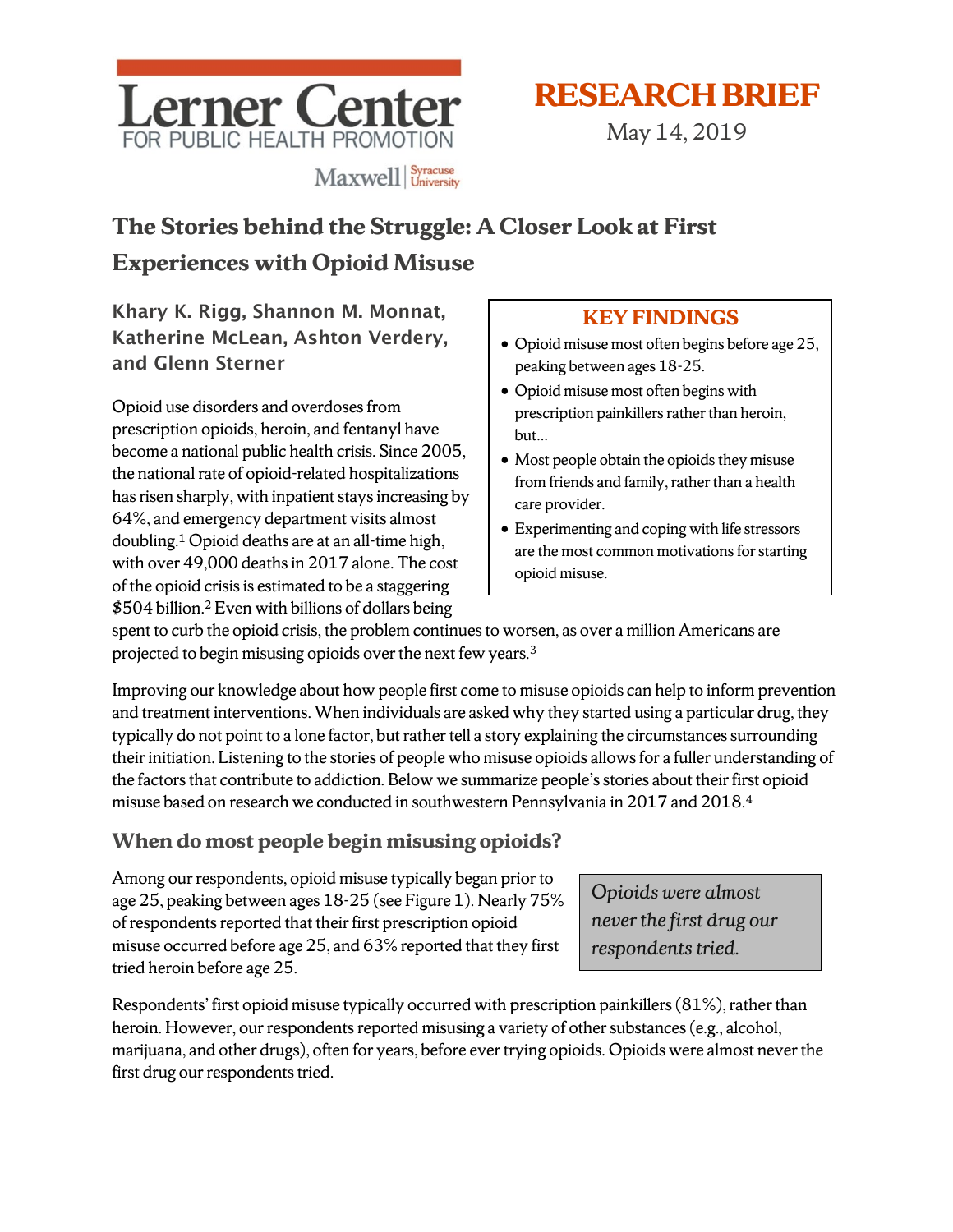

#### **Figure 1. Ages at First Prescription Opioid Misuse and Heroin Use**

*Notes*: Data are from 119 respondents who reported ever misusing prescription opioids and 107 respondents who reported ever using heroin. A total of 101 respondents reported ever using both prescription opioids and heroin.

## **Why do people begin misusing opioids?**

We asked respondents about the situations or conditions that characterized the period in their lives when they first started misusing prescription opioids or using heroin. A major reason given for initiating opioid use was to cope with adverse childhood experiences and relationship problems. For example, Mary, a 51-year-old white female, described some of the stressors in her life that led her to begin misusing opioids:

"My life has always been very stressful...Last October, I broke up with a guy I was seeing…and my daughter went to prison all in the same month. And I do have bi-polar and depression…"

Another reason for initiating was experimentation or the desire for a novel psychoactive experience. This "experimental" initiation pattern occurred as a consequence of having access to the drug, boredom, and the absence of friends or family to deter such use. For example, Caleb, a 29-year-old white male, decided to start using opioids on a "slow" night when curiosity overtook him:

"Yeah, it wasn't like I was hanging out with my friends or anything. I was literally alone in my bedroom and I just figured, let me try this."

Very few of our respondents said that they started misusing opioids for pain relief. For these participants, doctors prescribed opioid analgesics to relieve pain, but during treatment, participants felt an accompanying state of well-being and euphoria that they found appealing. Kathy described feeling her first opioid high while being prescribed Lorcet for pain:

"With the pain pills, it made me feel like I wasn't locked in my body anymore…It unlocked me, gave me an energy boost, and made my concerns go away immediately. It made me not shy and truly fixed everything that was ever wrong with me and made me normal."

## **How do people acquire the opioids they misuse?**

Our findings also shed light on how opioids are initially acquired. Friends, acquaintances, or romantic partners were the most common sources of opioids the first time an opioid was misused (see Figures 2 and 3). Respondents rarely reported paying for the opioids they first misused. Friends or family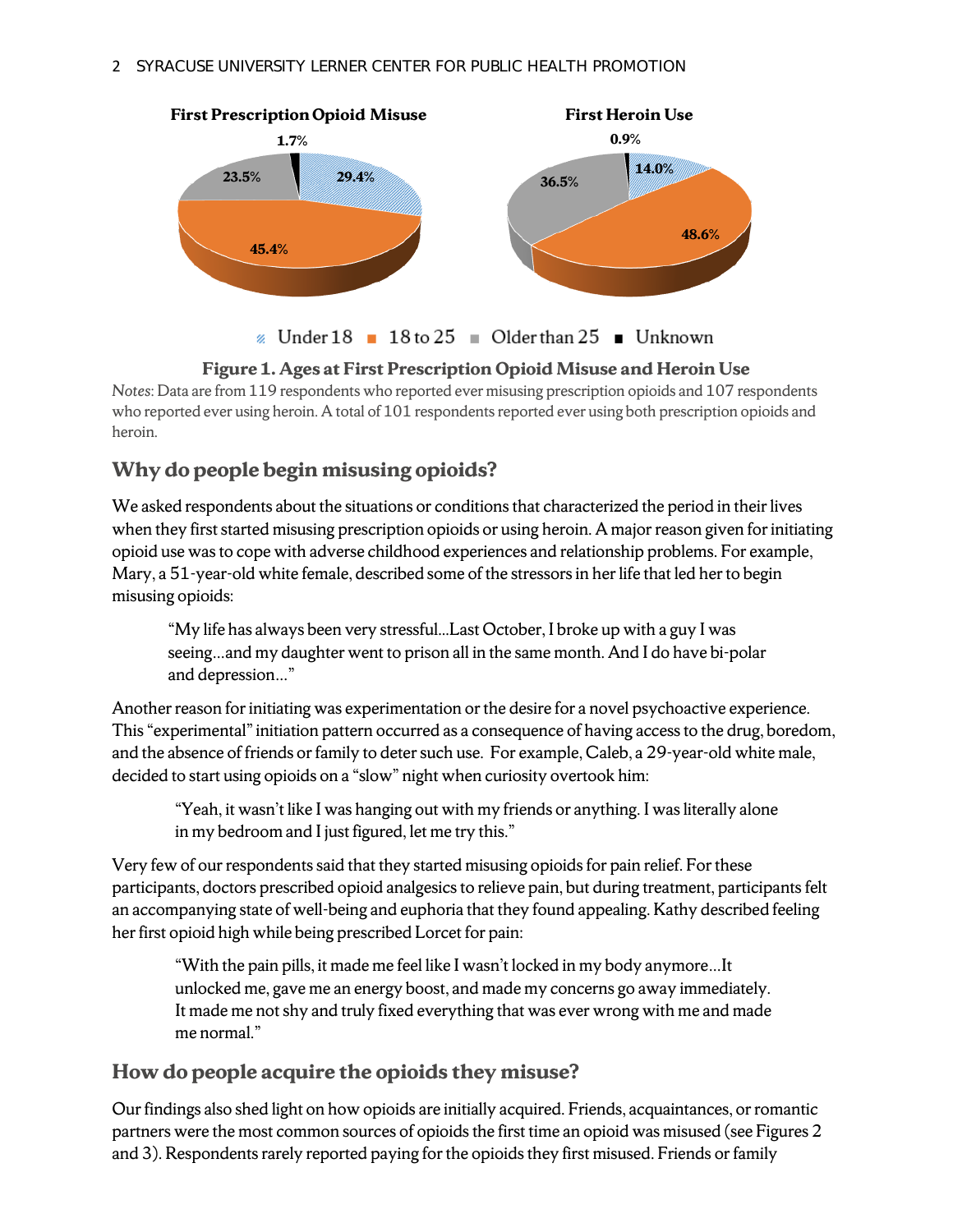typically shared opioids without charging. Nearly 40% of respondents got the prescription opioids they first misused given to them by a friend or family member, and over 60% got the heroin they first used from a friend or family member. However, some respondents reported stealing prescription opioids or heroin from a family member or friend without their knowledge. Less than 40% of respondents reported gaining access to the prescription opioids they first misused through a health care provider.





*Note*: Data are from 119 respondents who reported ever misusing prescription opioids





*Note*: Data are from 107 respondents who reported ever using heroin.

## **Implications for Intervention**

Given that most opioid misuse begins prior to age 25, but after individuals have already tried several other substances, high schools and colleges may be an important venue for delivering prevention programs. Prevention interventions should especially target young people who are already misusing alcohol and other

*Opioid misuse does not typically begin from prescriptions legally obtained from a health care provider.*

substances, as they are at highest risk of transitioning to opioids. It is also worth noting that although heroin and fentanyl now account for the largest share of opioid deaths, opioid misuse still tends to start with prescription opioids that are shared, traded, or stolen from friends or family. Opioid misuse does not typically begin from prescriptions legally obtained from a health care provider.

Client-centered approaches to counseling are also warranted. Such approaches aim to engage the client's intrinsic motivations for behavior change by exploring and resolving ambivalence within the client. Because the overall goal is to help the client understand and resolve their competing drug use motivations (the motivation to continue using vs. the motivation to cease/reduce drug use), understanding the motivational forces that compel individuals to start misusing opioids in the first place is important.